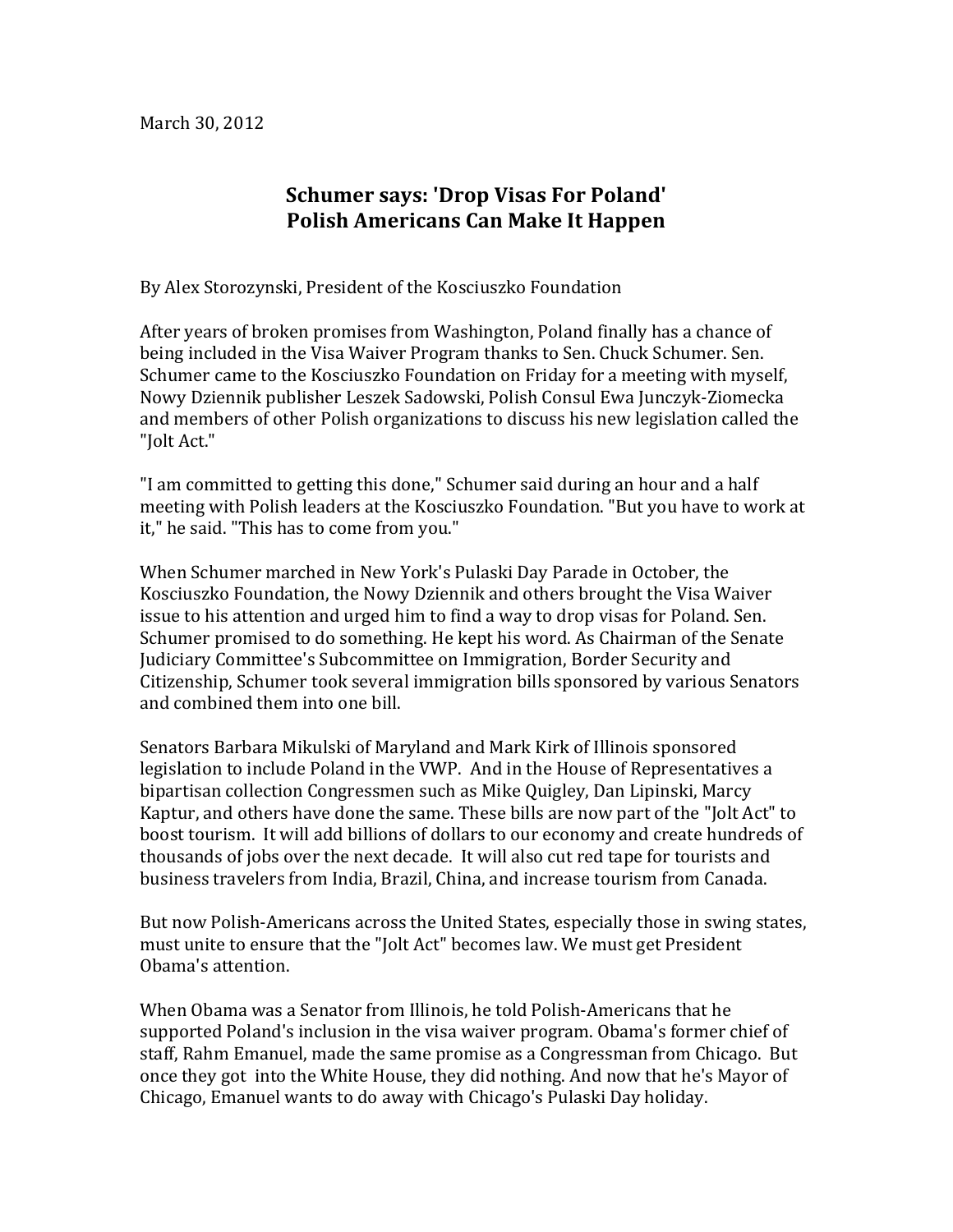President Obama is wavering on his support for Poland and Polish-Americans.

I was in the White House Oval Office with other journalists on Dec. 8, 2010, when Obama met with Poland's President Bronislaw Komorowski. Obama said, "I indicated to President Komorowski that I am going to make this a priority. And I want to solve this issue before very long. My expectation is, is that this problem will be solved during my presidency."

A Polish journalist asked, "So it has not been your priority in the past two years?" Obama looked upset by the question and said, "I'm sorry, what I said was that it has been a priority and we've been continuing to work on it, but it hasn't gotten solved vet."

Obama is upset that he keeps getting this question. Trust me, Polish-Americans are more upset that we still have to ask it. It's now 2012 and this is still not a priority for Obama.&

Earlier this month, after a meeting with Poland's Foreign Minster Radek Sikorski, Obama's Secretary of State Hillary Clinton was asked about this issue and said, "I know the President pledged that this would be done before the end of his presidency, and probably that will be a little longer than the end of this year."

A little longer? Obama tells Polish-American voters to wait until after the election, while at the same time, Obama is telling the Russians that things will be better for them after the election as well. This week, unaware that the cameras were rolling, Obama told Russian President Medvedev: "On all these issues, but particularly missile defense, this can be solved, but it's important for him [Putin] to give me space. This is my last election. After my election I have more flexibility."

Flexibility? Talk about political gymnastics. What a backflip. The Russian judge gave Obama a score of 10!

Not since the 1945 Yalta Conference has an American President been so willing to sacrifice Poland to the Kremlin's sphere of influence.

You don't have to be a rocket scientist to figure out that Obama's open mike comments about missile defense referred to Poland. That's where these missiles were to go in the first place. Poland has been a thorn in Moscow's side for centuries. That's why there are now 10 million Polish Americans in the United States, because Russian dictators harassed our ancestors for centuries.

In 1791, Poland passed the first democratic Constitution in Europe and Russia was upset. In 1920, Poland won a war against the Soviet Union to stop the spread of Communism in Europe and Russia was upset. In the 1980s, Poland's Solidarity movement brought down the Russian empire, and today Poland is part of NATO and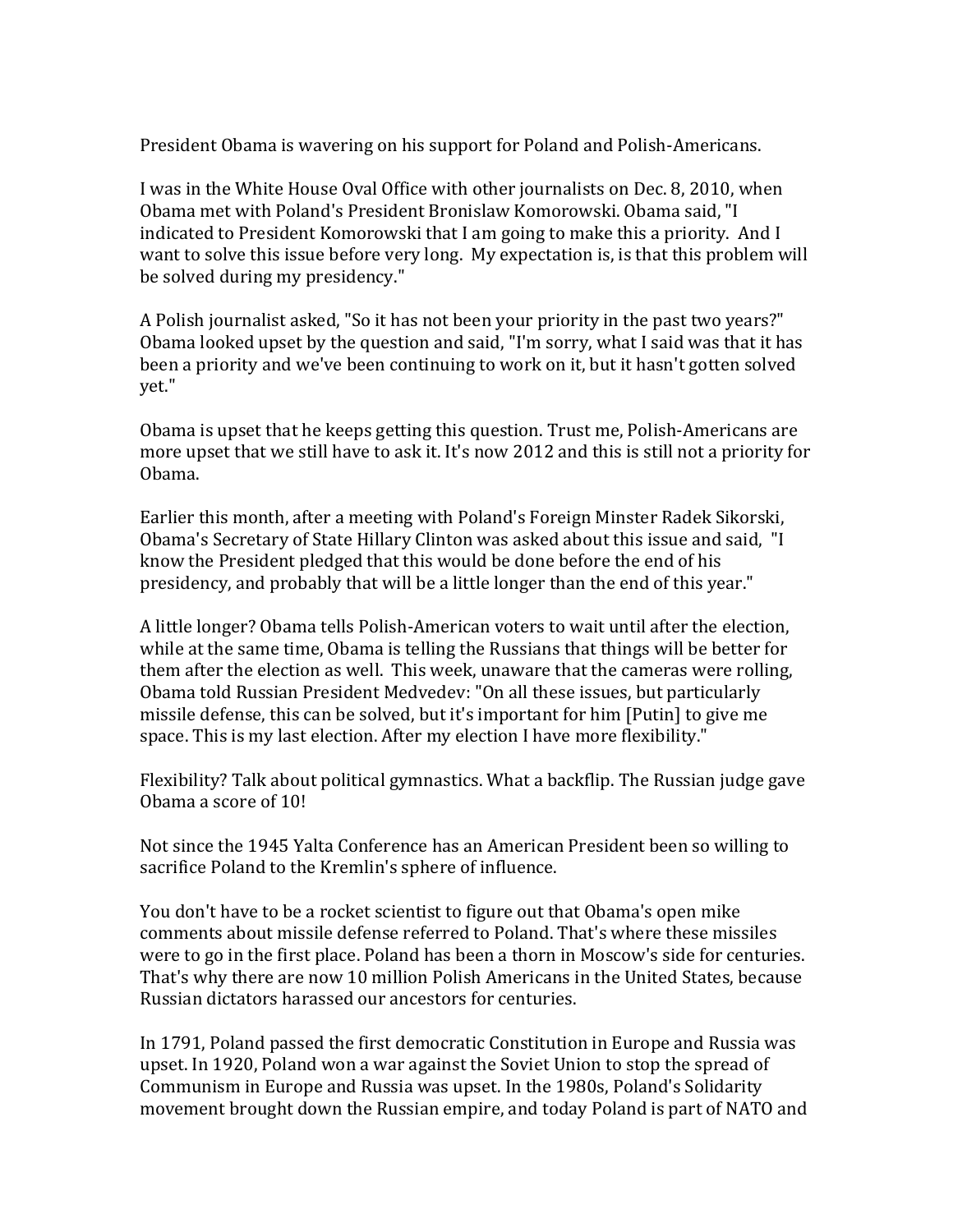the EU. So of course Putin is upset. That's why Russia built a pipeline under the Baltic Sea directly to Germany to avoid Poland.

Obama studied international relations at Columbia University, so he knows the history. And he obviously knows the present state of affairs. Today, because the United States has no embassy in Damascus, Poland represents U.S. interests in Syria. But at the same time, Russia is vetoing efforts to stop the massacre of Syrians by the Assad regime. So why is Obama playing games with Poland, a staunch U.S. ally, while Russia allows the murder of innocent Syrians to continue?

Enough is enough. Obama received 56% percent of the Polish-American vote in 2008, to McCain's 44%. The swing states of Michigan, Wisconsin, Ohio and Pennsylvania have very large Polish populations. And don't forget the 430,000 Polish-Americans in Florida. Obama won those states in 2008. Without them this time around, Obama's campaign is in trouble.

Instead of worrying about Putin's flexibility, Obama must worry that Polish-American voters are no longer flexible on visas. The Polish American Congress has been pushing the visa waiver issue for a decade. But clearly they need help. That is why all Polish organizations across the United States must rise up to demand that visas for Poland be dropped - especially those in the swing states of Michigan, Wisconsin, Ohio and Pennsylvania.

The Polish community in Baltimore and Chicago persuaded Senators Mikulski and Kirk and Reps. Quigley and Lipinski to sponsor the original legislation on visa waiver. And now the Polish community in New York has gotten the attention of Sen. Schumer, and he has sponsored the Jolt Act.

We need all Polish organizations across America to get involved in this fight. We need: Gen. Rowny's American Polish Advisory Council; Michigan's PIAST Institute; The Orchard Lake Schools in Michigan: The Polish Falcons of Pittsburgh; The Polish Cultural Center of Philadelphia; the Polish Roman Catholic Union of America and the Polish Museum of America; The John Paul II Polish-American Cultural Center of Cleveland Ohio; The Cleveland Society of Poles; Polish Youngstown; The Polish American Club in Columbus, Ohio; The Polish Center of Wisconsin; Milwaukee's Polanki; The American Council for Polish Culture; The American Institute of Polish Culture in Miami; The Jan Karski Institute for Tolerance and Dialogue; etc. etc.

Forward this article to all your friends and to every Polish American organization that you know and ask them to post it on their web site. All local Polish organizations should start letter writing campaigns to their Senators and Congressmen.&

Click here to sign Drop Visas for Poland Petition.